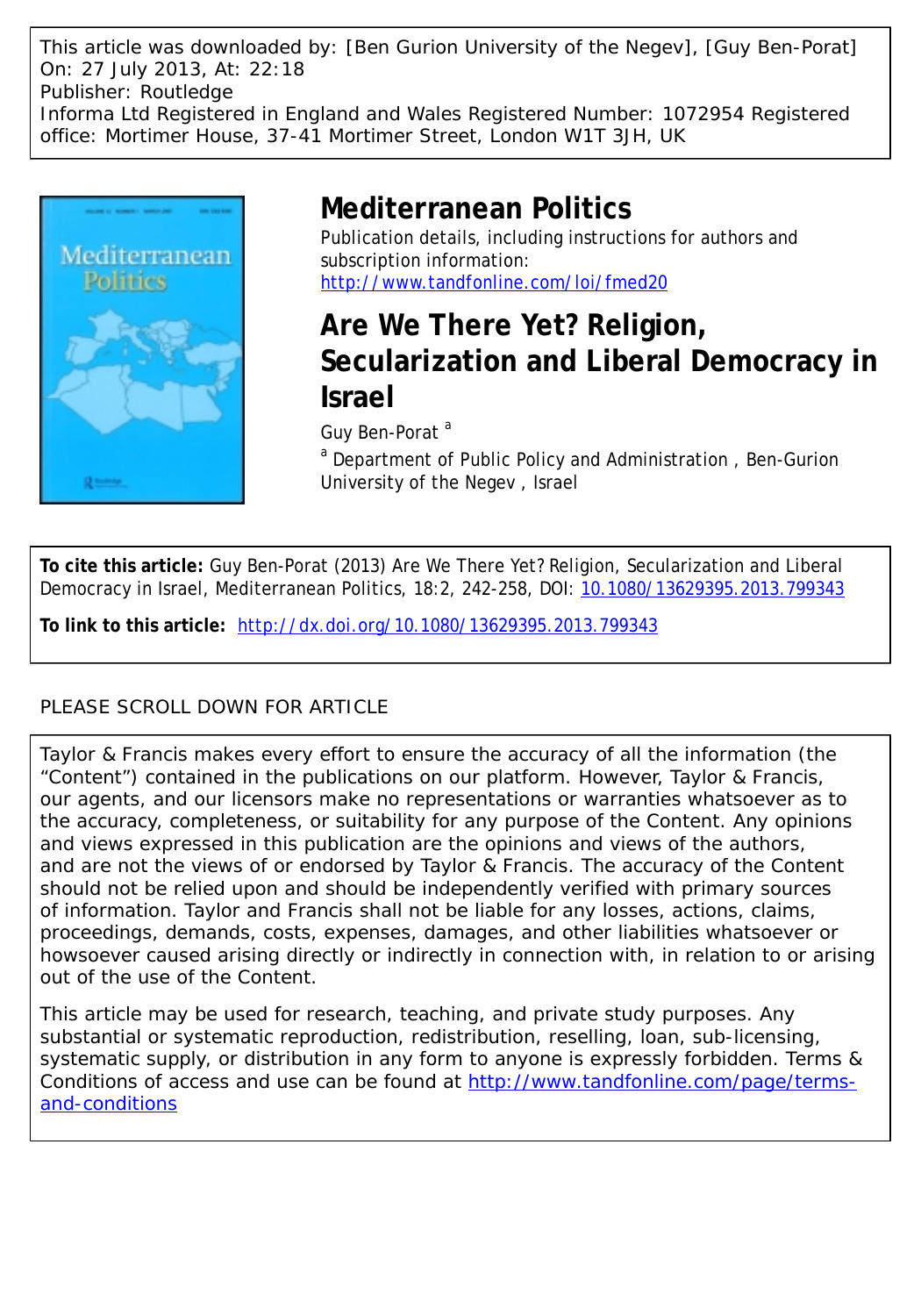

# Are We There Yet? Religion, Secularization and Liberal Democracy in Israel

GUY BEN-PORAT

Department of Public Policy and Administration, Ben-Gurion University of the Negev, Israel

ABSTRACT Secularism and liberalism are often perceived as interlinked and associated with the process of modernization and liberal democracy. Yet recent studies of Israel cast doubts on this linkage as in spite of a rapid secularization of some parts of the public sphere antiliberal and ethnocentric attitudes remain entrenched, encouraging some to call Israel a 'nonliberal democracy'. This article seeks to explain these contradictions by, first, arguing that religion remains instrumental to the national discourse and to practices of demarcating boundaries and, second, that ethnic groups hold different perceptions of religion and attach different importance to religious rituals. Finally, secularization, as the Israeli case demonstrates, remains within the confines of a national discourse, differs between ethnic groups, and advances only with a limited commitment to religious freedom, to toleration associated with liberalism and, consequently, to a liberal democracy.

The historical narrative of secularism presents itself as a *modus vivendi* between different sects of Christianity that led to the securing of private freedom, pluralistic democracy, individual rights, public reason and the primacy of the state. The art of separation and the 'wall' established between church and state in the process of secularization were the source of new liberties and equality (Walzer, 1994). The separation of church and state also underscores the existence of a democratic, free society based on liberal values that include a commitment to individual rights, respect and tolerance. In Sartori's words (1995: 105),

Secularization occurs when the realm of God and the realm of Caesar – the sphere of religion and the sphere of politics – are separated. As a result, politics is no longer reinforced by religion: it loses both its religion-derived rigidity (dogmatism) and its religious-like intensity. Out of this situation arise the conditions for the taming of politics. By this I mean that politics no longer

Correspondence Address: Guy Ben-Porat, Department of Public Policy and Administration, Ben-Gurion University, Beer-Sheva 84105, Israel. Email: gbp@som.bgu.ac.il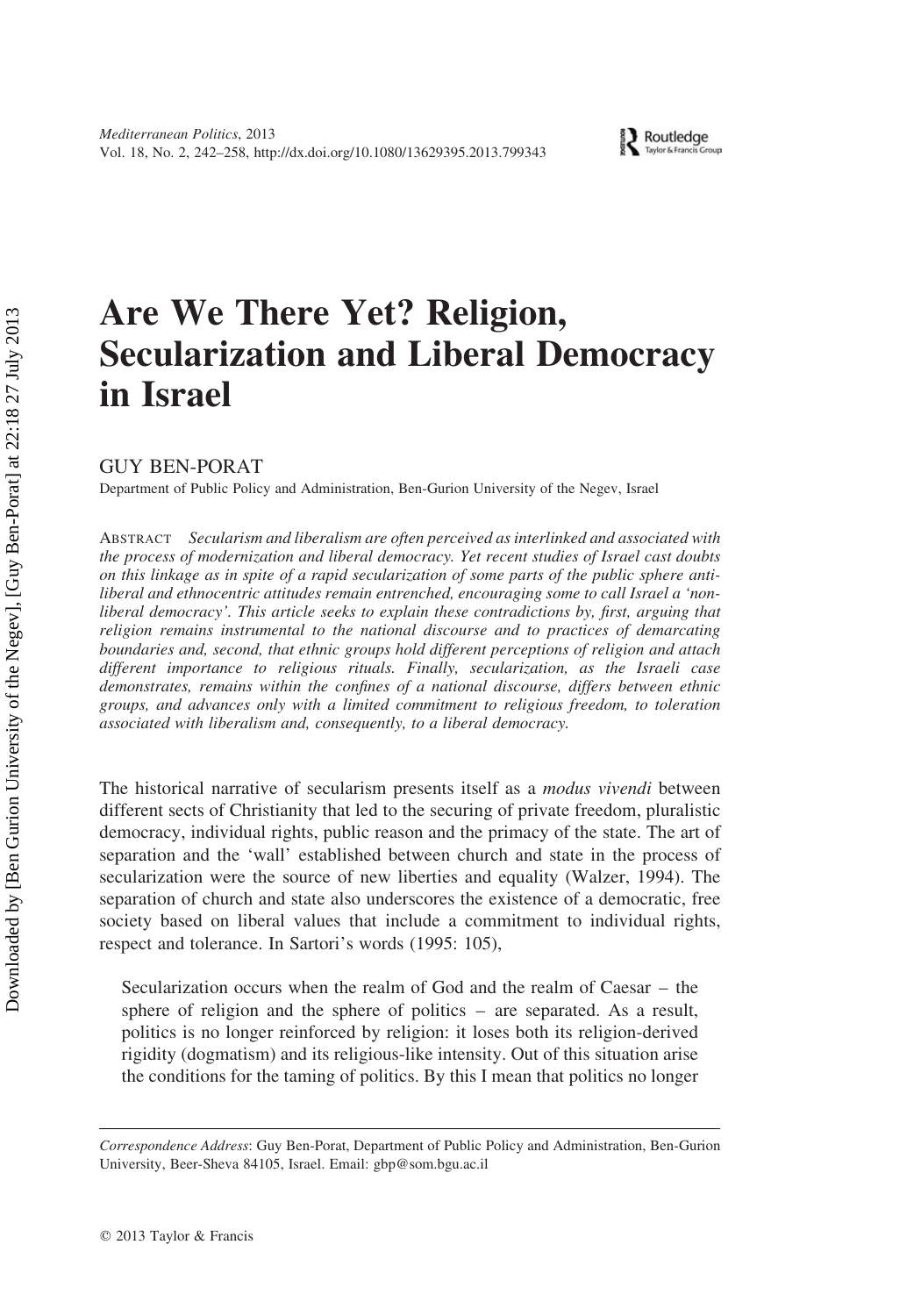kills, is no longer a warlike affair, and that peace-like politics affirms itself as the standard modus operandi of a polity.

Israel is sometimes seen as a 'non-liberal democracy' because of the monopoly of Orthodoxy over Jewish religious life, entrenched anti-liberal and ethnocentric attitudes in society, and various discriminatory practices towards minorities (Ben-Dor et al., 2003; Ben-Porat & Feniger, 2009; Sagiv-Shifter & Shamir, 2002). But in the last two decades, for reasons explained below, religious Orthodoxy seems to have lost some of its hold over public life and secularization of the public sphere can be observed in the proliferation of non-kosher restaurants and food shops, an annual, crowd-drawing gay parade, and the rapidly growing commercial activity on the Sabbath (Saturday in Israel). Increasing secularization can be explained by, inter alia, neo-liberalism and growth of a consumer society, mass immigration from the Former Soviet Union (FSU), and various demands for cultural recognition by secular and non-Orthodox groups. Unlike earlier secular struggles in Israel that challenged religious monopoly on ideological grounds, the new demands and desires were often loosely related to an ideological secularism or a secular identity. This secularization, wider in scope and more popular than its predecessor, is matched by remaining strongholds of the Orthodox monopoly, resurgence of religion in different forms, and limited commitment to the liberal values of tolerance and equality (Ben-Porat & Feniger, 2009).

Secularization, in Israel and elsewhere (see Connolly, 1999), does not necessarily entail the adoption of liberal values in society or the political system, leading to a 'liberal democracy'. Rather, secularization has often been a consequence of changes in social structure and technology, and the endorsement of rational procedures in modern social systems, rather than an ideological change related to liberal values. Religion, on the other hand, often continues to perform, explicitly or implicitly, important roles in society as it provides a source of identity and moral order. Sometimes this leads to political effects and outcomes. I argue that the 'gap' between secularization and liberalism in Israel can be explained, first, by the role religion as a common system of beliefs continues to perform as a general marker of national identity and, second, as a particular component of ethnic identities. When secularization, driven by different social forces, is mediated by national and ethnic identities, it is likely to develop independently from liberal politics.

This article examines in two ways how secularization develops, by focusing on how it affects both democracy and liberal freedoms in Israel: first, in the context of the role that religion continues to perform and the ambivalence of Israeli secularism and, second, in a clear distinction made between 'secularism' (that is, an ideology associated with a liberal worldview), and 'secularization' (that is, a process influenced by both ideological and non-ideological factors). Thus, while secularization (driven also by non-ideological forces) affects many Jewish Israelis it is limited by the continued presence of religion across society. This presence is explained by the instrumental role it performs in maintaining boundaries shared by religious and secular alike. Consequently, the adoption of secular practices are often related to 'everyday life' rather than to a commitment to religious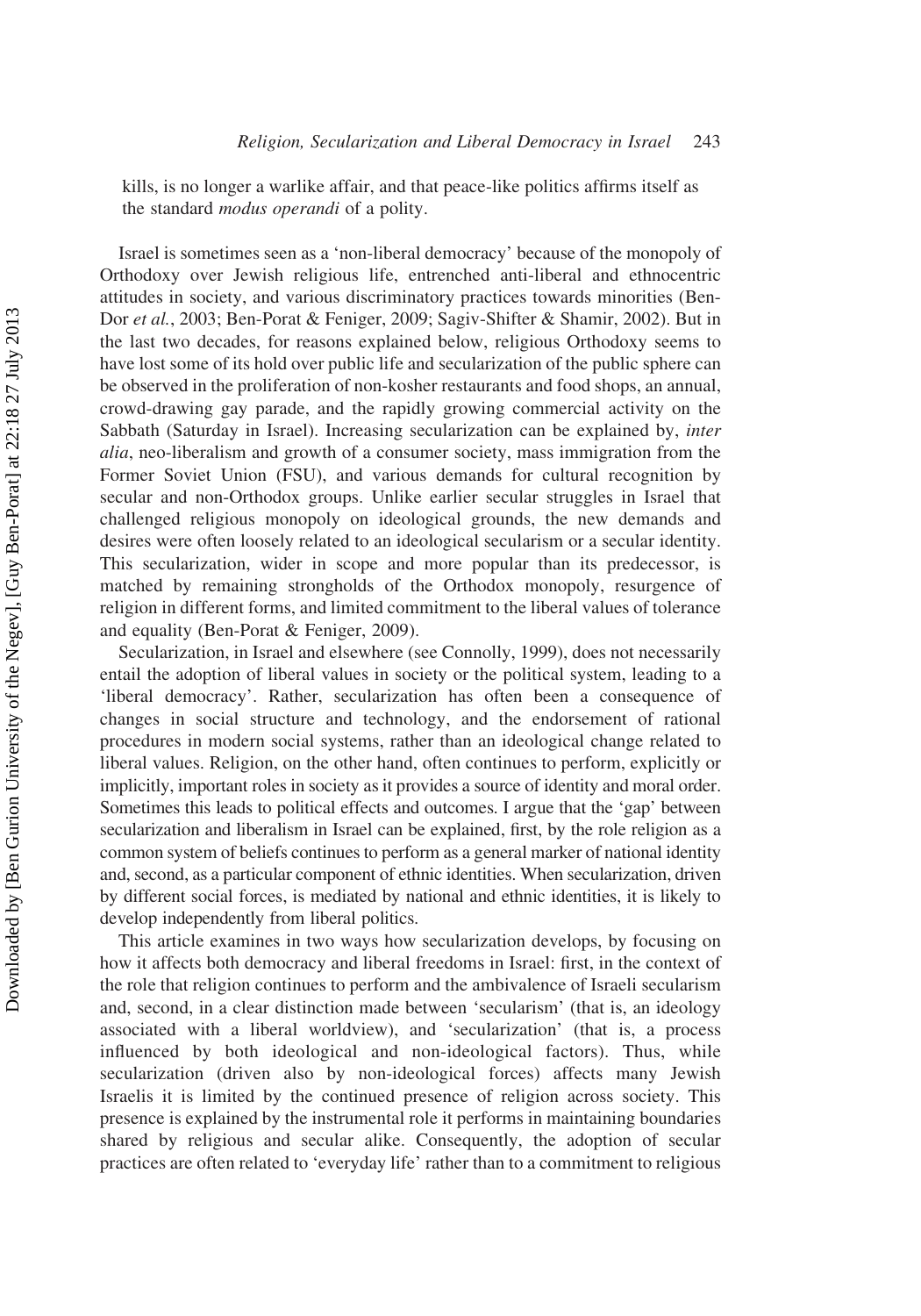freedom, toleration associated with liberalism and, consequently, to a liberal democracy.

#### Secularization – Theoretical Overview

Secularization is a complex process influenced by ideological perceptions, demographic changes and the evolution of a market economy. Taken together, these factors create new opportunities, incentives and constraints for individuals and, consequently, different paths of secularization can develop that vary in individual commitments, political action or formal societal changes. Religious ideas and practices may be present even when they are neither theologically pure nor socially insulated (Ammerman, 2007: 6; see also Ben-Porat, 2013). Similarly, secularizing individuals and societies are likely to retain at least some religious beliefs and continue to engage in some religious practices. Thus, secularization must be refined and studied according to its different analytical distinctions and the context where the process unfolds. The disaggregation of the concept of secularization opens up the possibility of a more nuanced and empirical study of both the declining role of religion in society vis- $\hat{a}$ -vis other systems (political and economic) and the role of religion in individual lives (beliefs, practices and values). Several scholars suggest that we may be entering a post-secular age where both religions and secular worldviews and ways of life co-exist (Gorski & Alinordu, 2008), alongside struggles for power and influence between them. In this age, more than before, 'religious' and 'secular' are not zero-sum realities (Ammerman, 2007: 9), so that religion continues to play a societal role regardless of its marginalization in other respects (Davie, 2007). What, then, is being secularized? Secularization, as Mark Chaves (1994) suggests, is usefully conceived as a 'decline in religious authority' and decrease in influence of religious values, leaders and institutions over individual behaviours, social institutions and public discourse. The sum total of these processes on individual indicators of religiosity – that is, beliefs or practices – remains an open question but secularization need not imply that most individuals relinquish all their interest in religion (Chaves, 1994; Lechner, 1991).

The weakening of the institutional status of religion and the privatization of religion – becoming largely a private affair – supposedly turns politics into a secular realm of rational decision making, limiting the chances of religious conflict. Continuing religious agendas are advanced by democratic means (Safran, 2003). Because most democracies are formally secular, their modern bureaucracies 'managed national systems of education, social control and social welfare that paid little attention to religious affiliation and claimed little by way of divine approval' (Bruce, 2003: 1). The churches that remained 'established' within states often find themselves caught between a secular state that no longer needs them and people no longer confined to churches and able to make private choices regarding their religious needs (Casanova, 1994: 22).

Religion, however, often resists marginalization and religious organizations continue to struggle for influence and authority, both formal and non-formal. In addition, states often deviate from the secular 'formula' of church–state separation and grant some religions official status and roles (implying preferential treatment)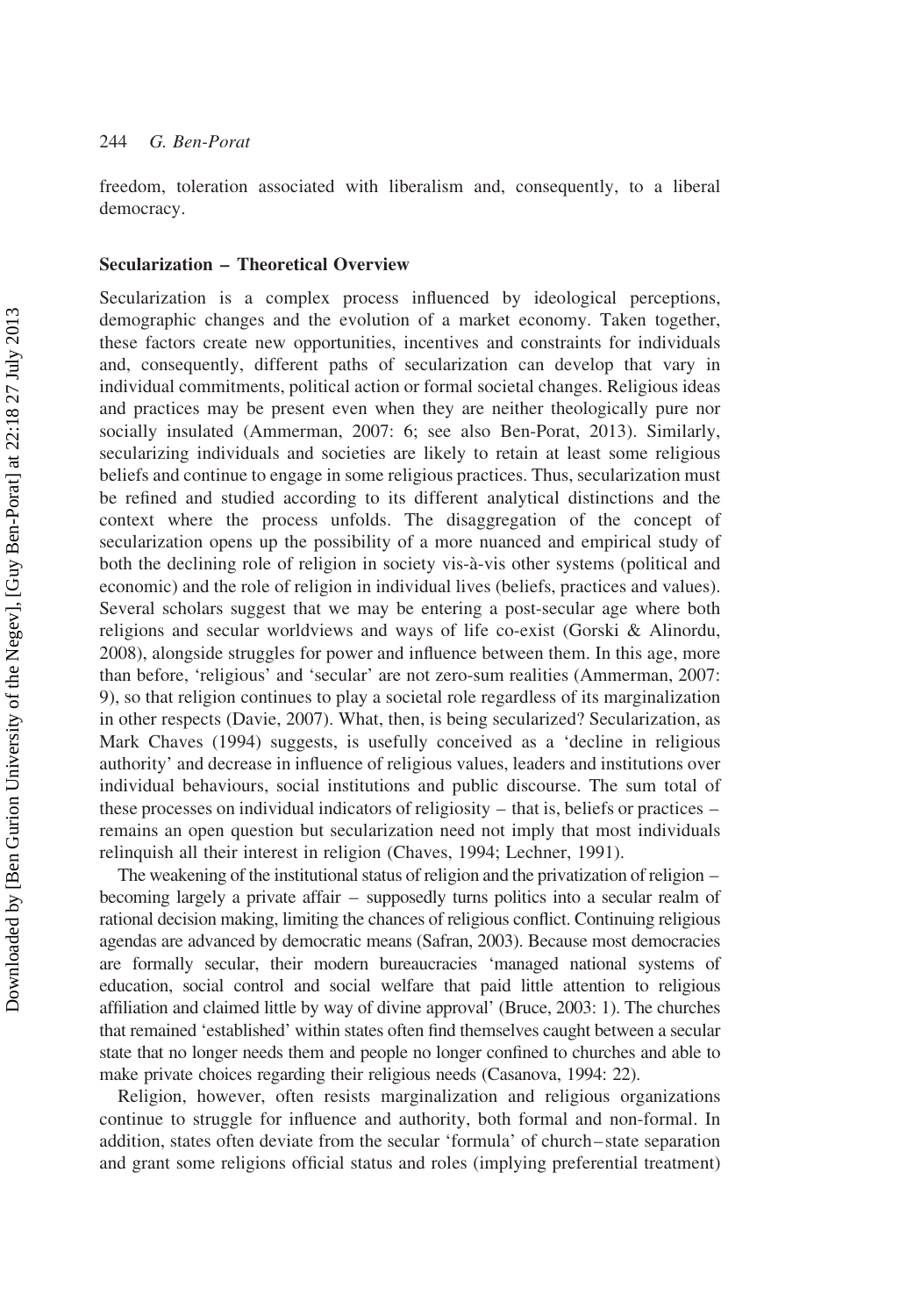while placing restrictions on minority religions, fund and regulate religious institutions, and legislate on religious affairs (Fox, 2008). Religious institutions, in turn, often wield informal authority through affiliation with ethnic or political groups, or via moral authority through responsibilities the state grants them. In sum, the role of religion and religious institutions in politics is not the mere presence of religious voices in political debate but the impact of religious actors on the enactment and application of religious (or religious-influenced) laws (Yamane, 1997).

#### The (Not-so) Secular State

The secularization of the modern state advances as states free themselves from dependency and obligations towards religious authorities. Not only do 'modern' – that is, secular – states take over many functions of religious institutions and perhaps formally limit the role of religion in public life, but they also found new sources of legitimacy independent from religious institutions. This secular state, in Poggi's words, 'disclaims any responsibility for fostering the spiritual wellbeing of its subjects/citizens or the welfare of religious bodies, and treats as irrelevant for its own purposes the religious beliefs and the ecclesiastical standing of individuals' (Poggi, 1990: 20). This change includes not only a shift in power and policy but also in ideology as values and belief systems used to inform politics are no longer couched exclusively in religious terms (Moyser, 1991: 14–15). But in many cases religion was, as in Israel, implicitly or explicitly embedded in ethnic and national identities. The new civil religions that provided a sense of solidarity, cohesion and moral understanding carried sets of sacred rights and symbols that resemble traditional religious ones, were impregnated with biblical imagery and embedded in religious moral understandings (Cristi & Dawson, 2007).

Several studies point to relations between religion and ethnic/national identities. This suggests that many religious identities are actually ethnic in nature, with little overt religious content (Gans, 1994; Mitchell, 2006; see also Greely, 1976; Hammond, 1988; Sandberg, 1974). Based on a common heritage (real or assumed), ethnicity involves some combination of language, shared territory, elements of a common culture, physical appearance and religion. In addition, religion – often relating to the supernatural, traditional orthodoxy or regular religious practice (Mitchell, 2006) – can also be part of an ethnic identity. As part of an ethnic identity, religion can provide a sense of 'primordial continuity' (Demerath, 2000) often only loosely connected to 'formal' religious content. However, as Mitchell notes, religion is not merely an ethnic marker: 'It is not simply a one-way relationship where people use religion to legitimize boundaries that are already there; religious beliefs themselves may partially constitute the boundaries' (Mitchell, 2006: 1144).

Religion can provide nations with a sense of history, destiny, moral understanding and help demarcate boundaries that define inclusion and exclusion. Thus, in the Israeli case described below, Jewish religion can hardly be separated from modern, supposedly secular Jewish nationalism. Nationalism and religious belief have much in common in their conception of purity, boundaries and order. The affinity can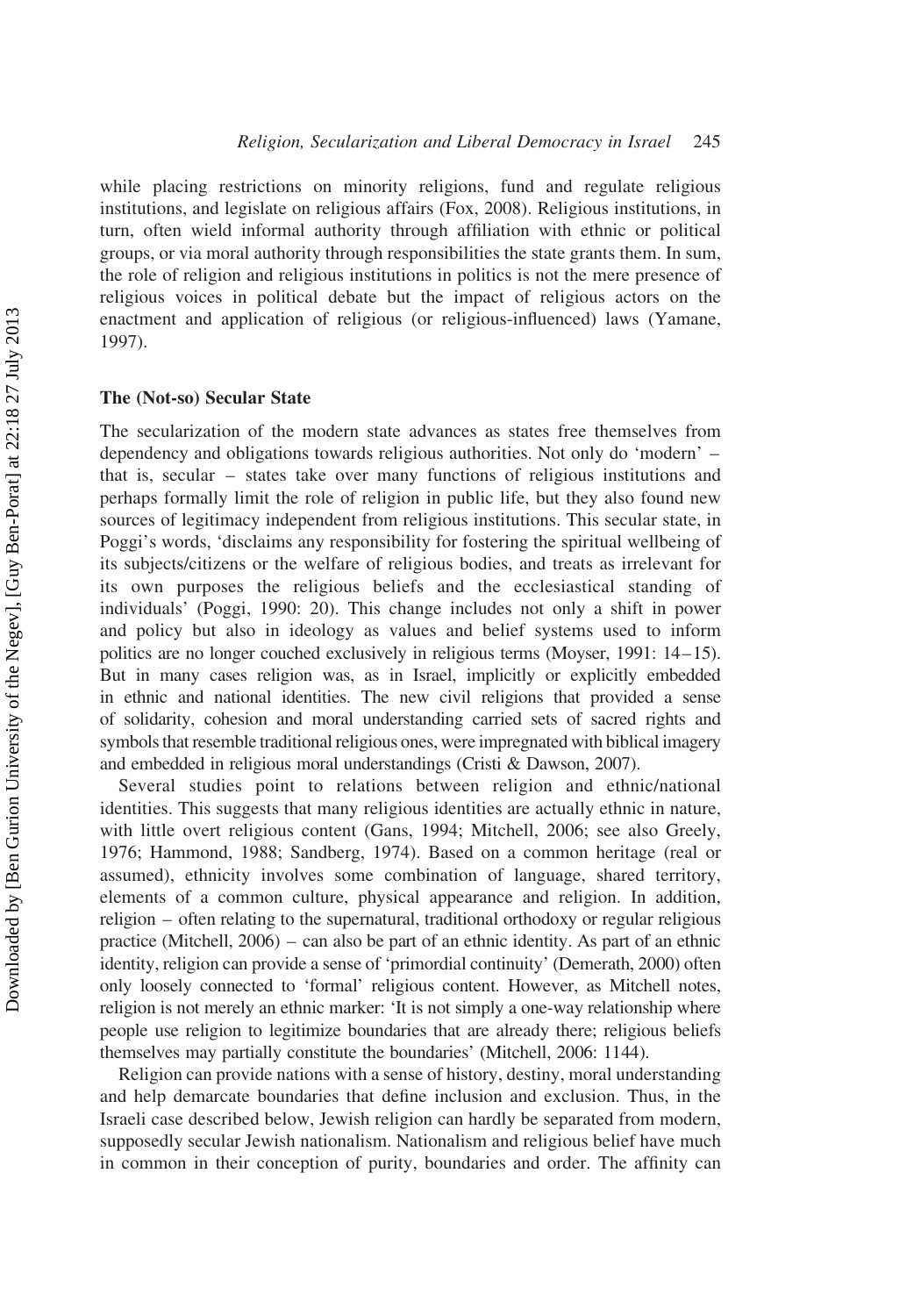underscore competition for authority between religion and the state but also a common ground of understanding and a mutual interest in protecting boundaries and punishing deviant or disloyal behaviour. Consequently, where the national imagination regarding the nation's past, present and destiny is embedded in religion, regardless of the formal status of contemporary religiosity, boundaries are likely to persist and liberal tolerance and equality may be secondary to state and societal commitment to those boundaries. Accordingly, secularism, in its national version, ends up many times either redrawing the boundaries set by religion or invoking religion to legitimize and demarcate boundaries.

Religion provides ideological concepts that blend with cultural and historical contexts adopted even by members of an ethnic group who are not religiously devout or even partially secularized and, consequently, its decline, even in secularizing societies such as Israel, may be limited or partial (Sharot *et al.*, 1986). The fact that religion often continues to perform a significant role in secularizing societies can be attributed also to the nature of secularization. Adopting the secular narrative of liberty and freedom overlooks the fact that secularization has often been a consequence of socio-economic change that 'occurred involuntarily as an autonomous and largely endogenous process and as an unintended and perhaps unanticipated consequence of that more fundamental process of change' (Wilson, 2001: 46). Secularization, as an institutional change measured by the decline of religious authority, advanced not only as an ideological battle between tolerance and liberalism but also as a set of practices associated with, on the one hand, economic interests of entrepreneurs and, on the other hand, individual choices described as 'practices of everyday life' (Ben-Porat & Feniger, 2009). Individuals, therefore, can engage in economic, activities, leisure and consumption that violate religious codes and defy religious authority, but do so without adoption of a secular identity or a commitment to a secular political project.

The distinction between secularism (a worldview associated with freedom) and secularization (a process in which religious authority is declining) has, therefore, an important implication for the relation between secularization and democracy. Secularization driven by economic and demographic changes may not guarantee a liberal democracy committed to individual freedoms and equality. Religion, as a marker of identity and boundaries, may remain central even when this type of secularization takes place. Consequently, what can emerge is an 'illiberal democracy' that combines free and fair elections with systemic constraints on citizens' rights or a differential and discriminating treatment of minority groups.

Turning to secularization in Israel, three arguments can be drawn from the discussion above. First, religion continues to play an important role in public life as it defines national boundaries and provides the legitimacy for their existence. Second, secularization is driven not only by ideological opposition to religious authority. Therefore, as we will see later, economic and demographic changes can underpin secularization. And, third, consequently, secularization does not amount to a comprehensive political agenda, is at most partially related to a liberal worldview, and challenges only limited aspects of religious authority.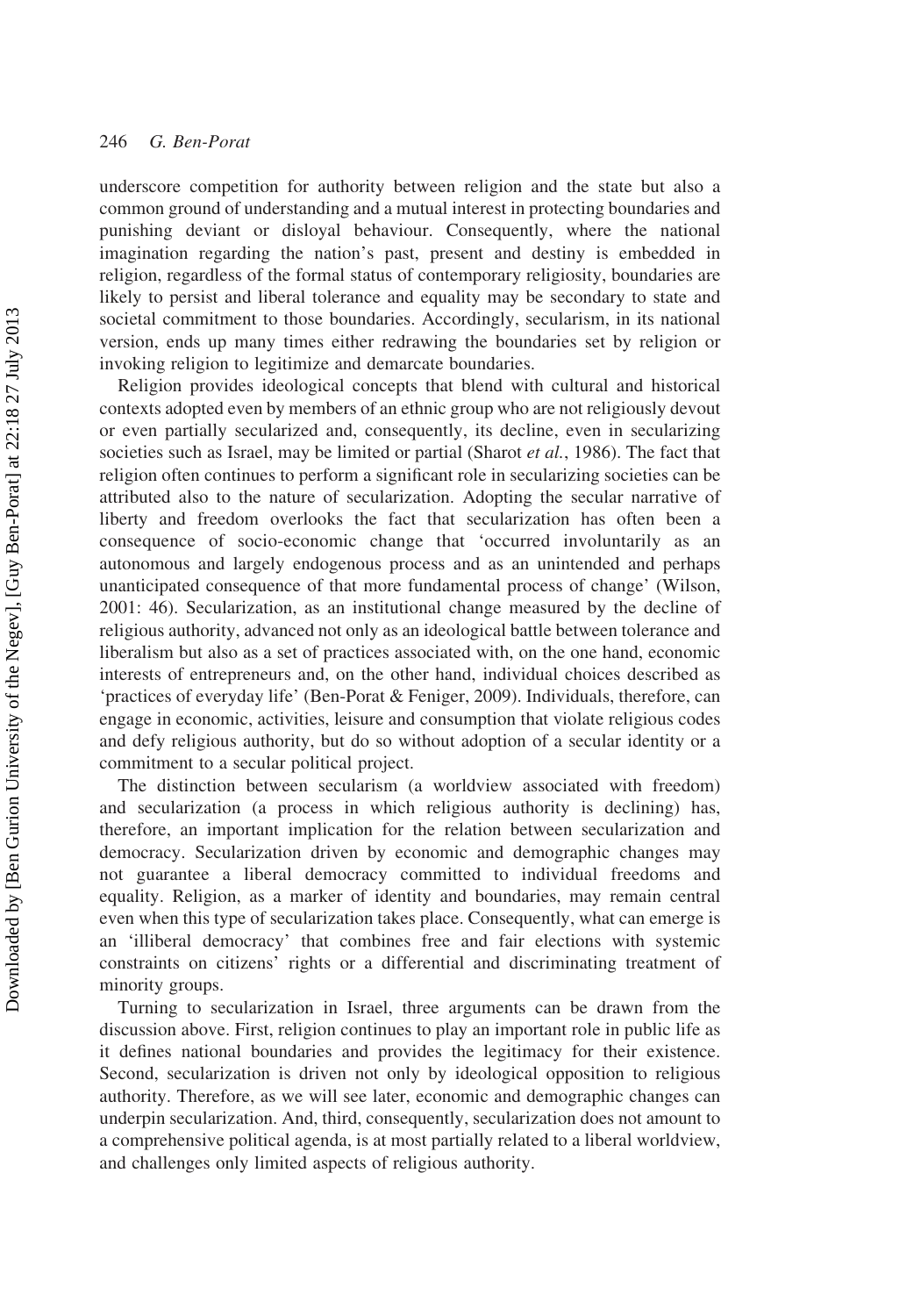#### Israel: Religion and Secularization

Symbolic and practical political considerations kept the Jewish religion inside the political life of the nation and of the state formed in 1948. First, the Zionist movement established in the late nineteenth century included also religious groups that shared with secular Zionists the desire to establish sovereignty and a state. Second, and more important, the Zionist claim to speak on behalf of the Jewish people encouraged it to seek wide support and forced it to make compromises on practical religious questions. And, third, religion has always remained in the background as a legitimating force for territorial claims in relation to Israel. Tacit agreements between the religious and secular communities in Israel, known as the 'status quo', were designed to ensure the cooperation of the religious community in the pre-state and early statehood period and included measures that had an increasingly significant effect on the everyday life of all Jewish citizens, religious and secular. Two of the components dealt largely with duties and obligations. First, ultra-Orthodox Yeshiva (Jewish educational institution) students were exempted from military service, meaning that the burden of defence in a country with universal conscription would not be equally shared. Second, the government granted autonomy to the ultra-Orthodox school system, a decision that raised debates over issues of curricula and funding. Three other components had a more direct effect on the lives of secular Jews, especially in light of the changes Israel has gone through since the 1990s. The designation of Saturday, the Sabbath, as the day of rest, with the mandatory closing of stores and public services, the required observance of Jewish dietary rules (kashrut) in public institutions and the Orthodox monopoly over burial, marriage and divorce that prevented civil/secular alternatives have all become points of contention between religious and secular Israeli Jews.

Explanations for the creation and, later, the persistence of the status quo, often refer to political opportunities and the ability of the religious parties to coerce the secular Labor party to accept their demands. But continued religious power can also be explained by the role religion as a cultural framework has played (and continues to play) in the process of nation- and state-building and the ambivalence of Israeli secularism in regard to religion. Secular Zionism was cultivated by the Messianic enthusiasm and adopted religious symbols (Shapira, 1992) so that beneath a thin veneer of secularism a Jewish religious tradition never ceased to exist. The Hebrew culture adopted by Zionists and the civil culture in Israel re-interpreted religious texts and borrowed from traditional Jewish culture so that almost all its symbols, rites and myths bore a religious significance (Don-Yehiya & Liebman, 1984). The bible and Jewish religious tradition, after selection and re-interpretation, provided for Zionism a narrative of continuity of nationhood, connection to the land, culture and a calendar for national life.

Zionism could lend religion its own interpretation but never completely detach itself as it continued to be directed by powerful religious structures (Raz-Krakotzkin, 2000; Ben-Porat, 2000), and to share 'a common ideological mantle' with religion and the religious population (Elam, 2000). The Jewish religion continued to play an instrumental role after statehood, providing not only symbols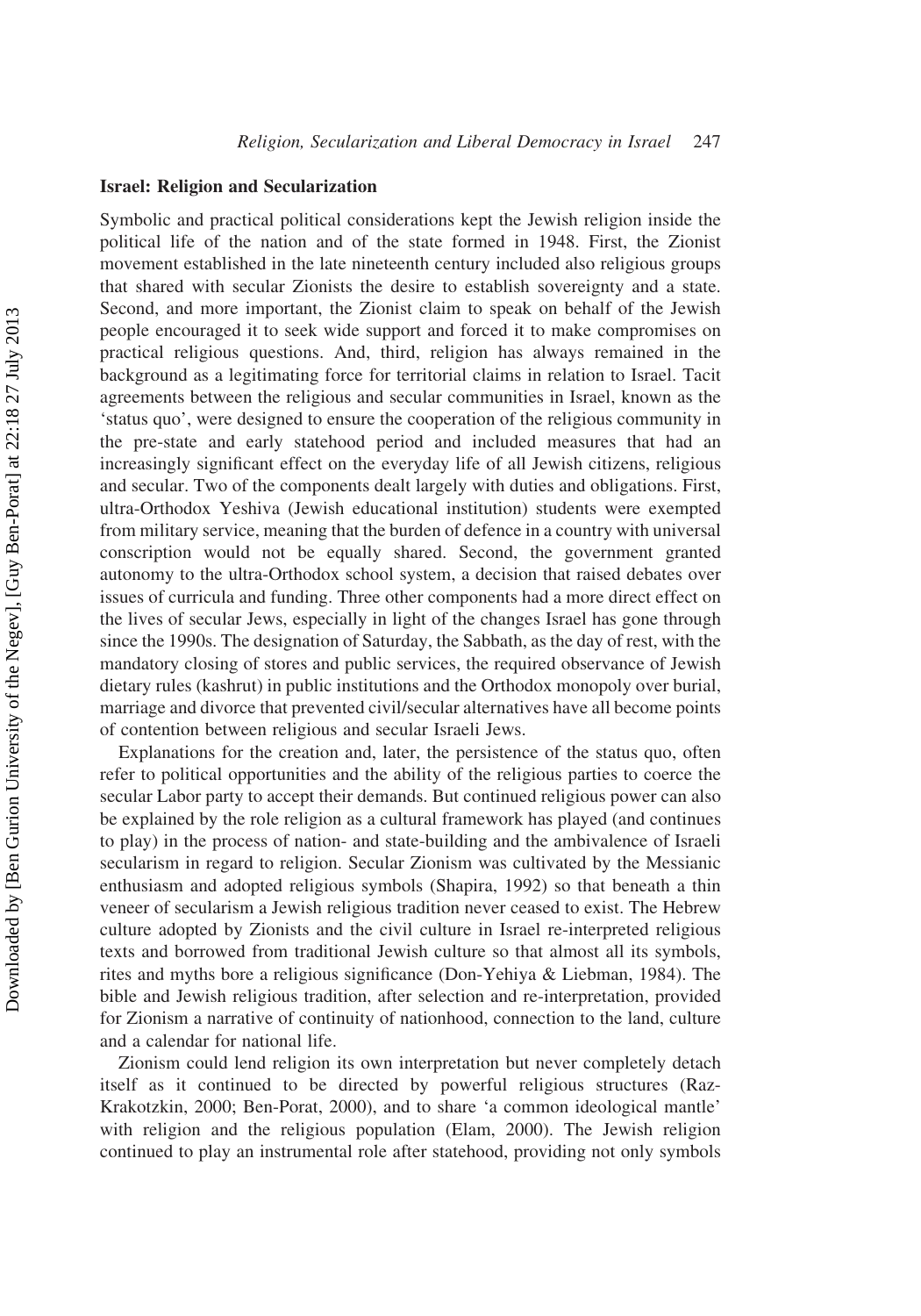and shared memories but also a legitimacy for territorial claims (historical continuity and a divine promise) and a marker of national (Jewish) boundaries translated into immigration laws and land rights. The commitment to a Jewish state was shared by religious and secular people. While for the latter a Jewish state referred to ethnicity or culture, religion was called up as the gatekeeper to provide the criteria for inclusion and exclusion (Ram, 2008). Thus, the citizenship law defined criteria to obtain citizenship not in secular-nationalist terms but in religious ones, stating that a Jew, entitled to citizenship, is a person born of a Jewish mother, or who has converted to Judaism, and is not a member of another religion.

The status quo emerged in the early years of statehood when it was feasible thanks to favourable political circumstances, concrete political interests, a desire for consensus and an ambivalent secularism that relied on religious symbols. Yet the fact that religious orthodoxy was provided with authority over major milestones in society, ranging from marriage and divorce to burial, remained controversial. Secular groups and individuals who felt disadvantaged or wronged by Orthodox domination over significant aspects of private lives and those opposed in principle to the religious monopoly voiced their resentments and demands. But the instrumental role religion and religious institutions played in defining national and state boundaries and the fact that the majority of non-religious Israelis continued to relate to codes, values, symbols and a collective memory that could hardly be separated from Jewish religion (Kimmerling, 2004: 354) guaranteed the status quo. Attempts to challenge the orthodox monopoly and the limitations imposed on individual lives – for civil marriage, for example – were limited and mostly unsuccessful. Early challenges were waged by Israelis who defined themselves secular, demanded religious freedom (or freedom from religion) and to establish a Jewish secular national identity. The difficulty to distinguish the (Jewish) nation from (Jewish) religion implied that the majority of non-religious Israelis were (and still are) ambivalent towards religion and its role in public life and suspicious of a secularism that seemingly threatened the boundaries of the Jewish state. It is hardly surprising that in this context secularism (an ideology) would be marginal and secularization (a process) could hardly challenge the status quo.

#### Secularization and its Limits

Serious challenges to the status quo and in particular to religious authority emerged in the 1990s, following two key developments, one economic and the other demographic. Significant economic growth accompanied by a cultural 'Americanization' led to increased consumerist behaviour, with values, leisure activities, entertainment patterns and lifestyles seeking to emulate US society. As a result, many Israelis became more hedonistic and less willing to accept religious and other restrictions on their leisure and consumer choices (Ben-Porat, 2013). A key secularizing demographic factor, in addition, was the immigration in the 1990s of a million secular, or in many cases, non-Jewish (according to Orthodox Jewish law) immigrants from the Former Soviet Union (FSU) to Israel. Thus, for example, demands of secular Israelis for civil marriage or burial were strengthened by the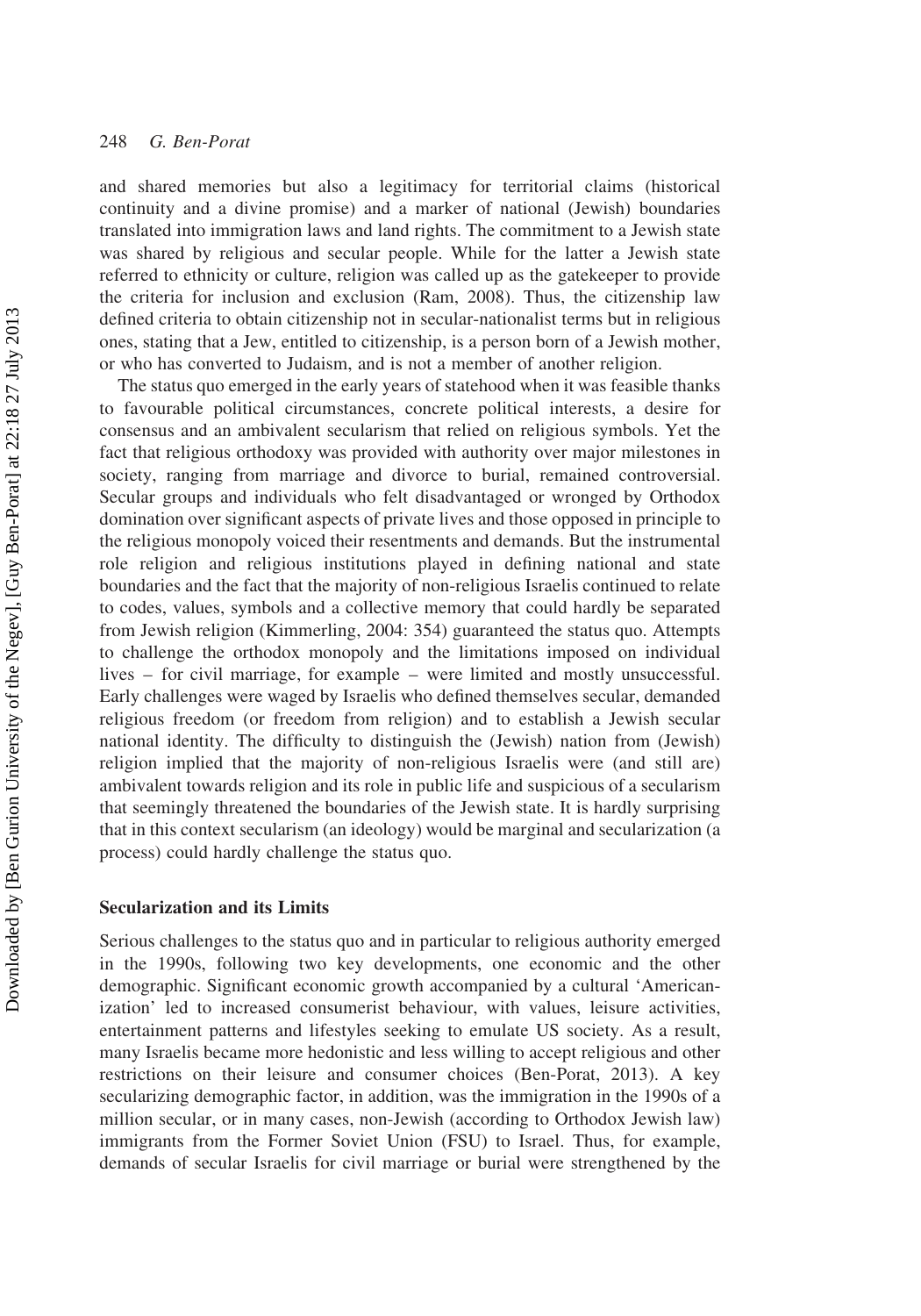large number of non-Jewish immigrants who could not be married or buried by the Orthodox rabbinate. Secularization, therefore, previously promoted by selfconscious individuals, often with a liberal worldview, was strengthened in the 1990s by demographic and economic changes that fostered new interests and demands.

The new secularization was wider in scope, involving larger constituencies, but the challenges to the status quo presented by FSU immigrants and the consumerist middle class fell short of a liberal secularism that would shake the foundation of the (Jewish) state. While the resentment against the Orthodox monopoly and religious restrictions has grown, the vast majority of Jewish Israelis have remained committed to the idea that the state is Jewish and, consequently, remained ambivalent towards religion. Jewish Orthodoxy, therefore, acted as what Grace Davie (2007: 22) described elsewhere as a vicarious religion: 'performed by an active minority but on the behalf of a much larger number, who (implicitly at least) not only understand, but, quite clearly, approve of what the minority is doing'. The role religion played in private lives and its role as a gate-keeper of the national boundaries has rendered the possibility of separating state and religion unlikely, even for many of those who described themselves as 'non-religious'.

Not only ambivalence but also a political standstill has limited the impact of secularization. An ongoing political crisis, frequent changes of elected governments that failed to complete their terms of office, and a loss of public confidence in democratic institutions and in the ability of citizens to exert political influence, combined to deter citizens from active political struggles. Therefore, even when resentment against religious restrictions overcame the ambivalent stance towards religion the potential for political action to change the rules of the game was limited. Consequently, in religious and other matters Israelis have preferred ways that transcend rather than directly challenge formal rules (Mizrahi & Meydani, 2003). Thus, new demands for leisure, consumption and non-Orthodox services were created not through legislation but by private, individual choices. Demands were met, and at times created, by new entrepreneurs who emerged in the 1990s, offering new services that transcended religious limitations (Ben-Porat, 2013).

Civil marriage and burial, leisure and commerce on the Sabbath and non-Kosher food became widely available. While such entrepreneurs could be divided into those motivated by ideology and those motivated by profit, this categorization is actually too rigid as entrepreneurs often combined both liberal arguments and economic goals. Individual choices of consumers or clients display the same dynamics. Choosing a civil burial can be a private, aesthetic preference, eating pork a habit brought from the FSU, civil marriage an alternative for being rejected by the Orthodox rabbinate and shopping on Sabbath a leisure choice. Nonetheless, these actions and choices, individually, whether intended or not, defy religious authority. A secularized 'comfort zone' was created for the Israeli non-religious middle class, allowing it new freedoms. These freedoms, however, were not the result of an organized political struggle, their benefactors have not committed to a liberal worldview and, consequently, they challenged the illiberal aspects of Israeli democracy only at its margins.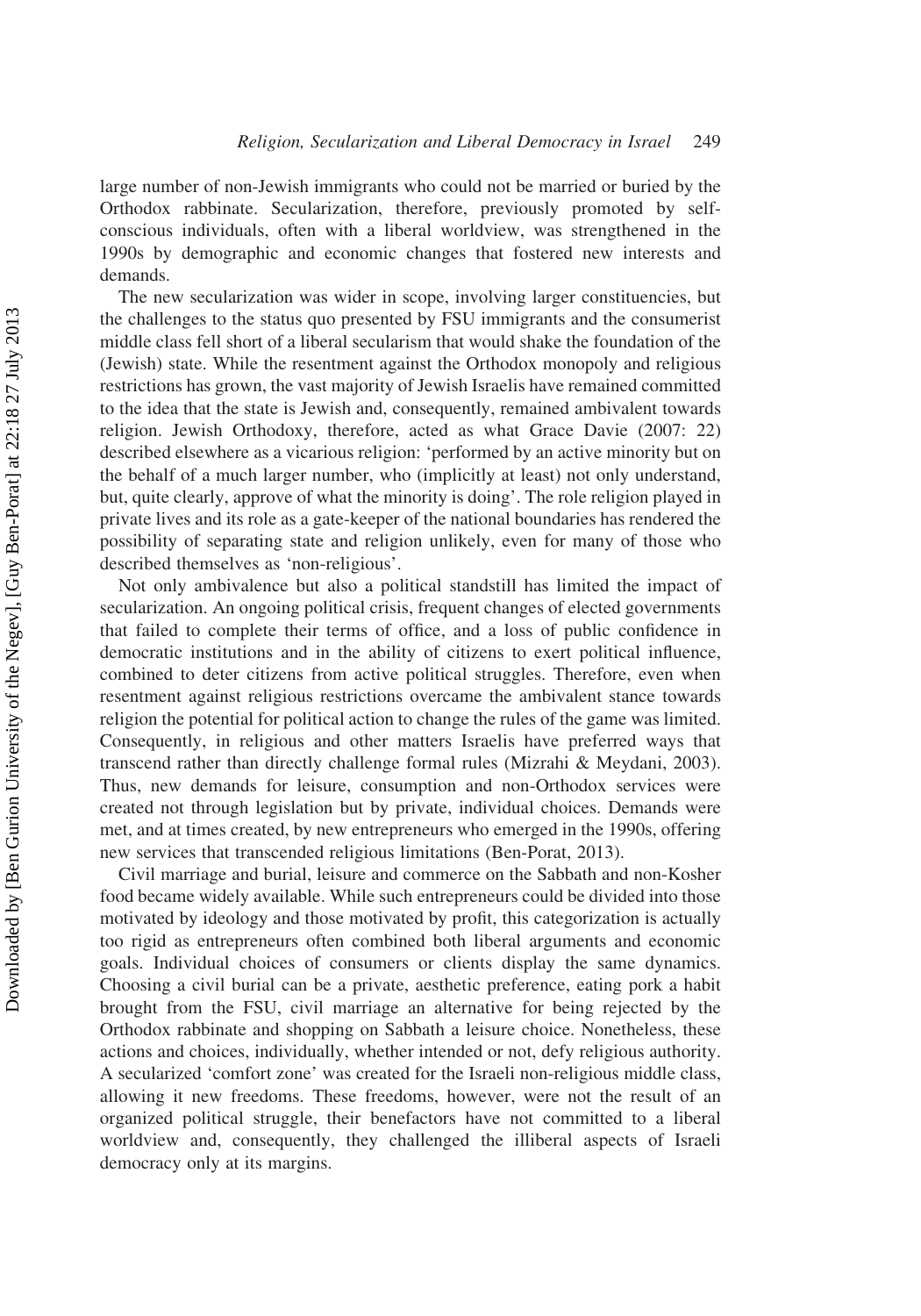A study of two changes that emerged in the past two decades – shopping on Sabbath and non-Orthodox rituals (marriage and burial) – demonstrates both the power and limitations of secularization. Shopping on Sabbath, a change underscored by the evolvement of a consumer society, has been embraced by many Jewish Israelis, including those who do not identify themselves as secular or non-religious. The choice of a non-Orthodox ritual, conversely, has more to do with a non-religious identity, a secular worldview and a conscious challenge of religious authority. But for many Israelis Jewish rituals continue to play an important role and religious institutions remain an authority. For those who either desired alternative services or (not recognized as Jews) were excluded from Orthodox services, private solutions were preferred over political struggles. Consequently, this secularization remained limited in scope.

#### Days of Rest: Economic Liberalism

Commercial activity on the Sabbath has been limited for many years in Israel due to legal restrictions. The declaration of the Sabbath as the official day of rest was one of the tenets of the status quo and, for many Israelis, also a principal expression of a Jewish state (Shaki, 1995). While the laws remained vague on what a day of rest entails, the question of commerce was largely absent in the early years of statehood. In this period of relative poverty and a puritan culture, shopping on Sabbath was hardly a priority for non-religious Israelis. Struggles over the Sabbath were mostly about entertainment and the opposition of religious parties to the opening of cinemas on the Sabbath.

Economic growth that began in the 1990s, accompanied by a growing consumer culture, has changed attitudes towards Sabbath and accentuated the differences in interpretation of days of rest. For religious people, the Sabbath is a day dedicated to prayer and family life, when commercial activity is prohibited. For the non-religious public, strongly influenced by consumer culture, the Sabbath has come to mean something entirely different, as the large crowds in shopping centres and restaurants indicate. The use of the term *non-religious* rather than *secular* is purposeful, as many of those who shop on the Sabbath would not identify themselves as secular and their other practices and values may not indicate secularism. Accordingly, for nonreligious Israelis, the day of rest should have its unique character, but they nevertheless feel they should be allowed freedom of choice and all the recreational options should be available for them (Levi, 2004), including those that do not comply with religious restrictions.

In 2003 the daily Yediot Aharonot reported that during the previous year, Israelis spent 5.2 billion shekels shopping on the Sabbath: 'Some people prefer to attend synagogue, others go to the swimming pool, and a large number of people prefer to spend their time shopping', explained one store owner (*Yediot Aharonot*, 15 June 2003). Shopping on the Sabbath crosses ethnic boundaries and also involves Israelis who do not identify themselves as secular. Unlike previous struggles, led by secular Israelis, which were waged against restrictions on cultural activities on the Sabbath, commercial activity on the Sabbath was pushed forward by economic entrepreneurs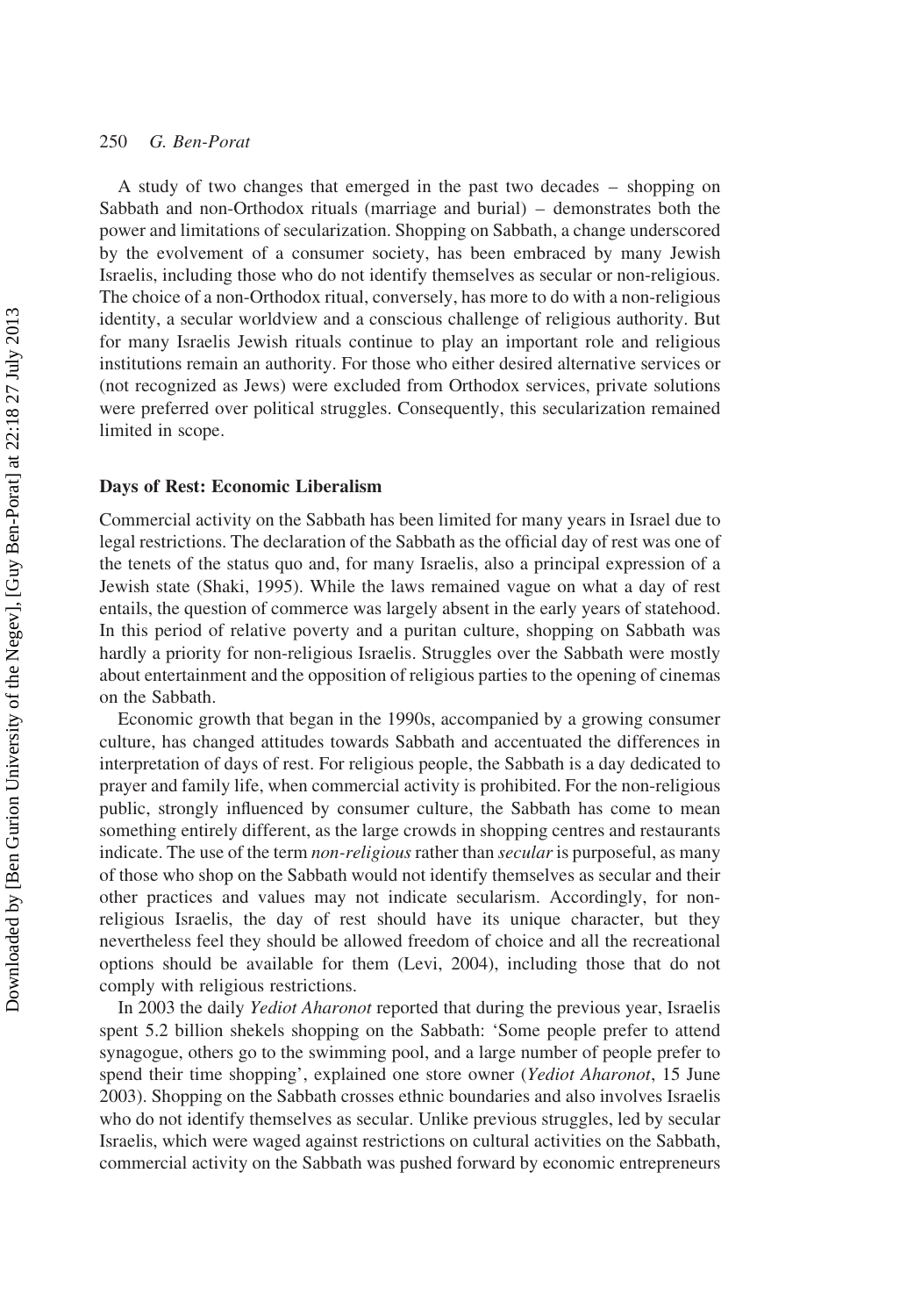who took advantage of loopholes and lax enforcement and began operating their businesses, mostly out-of-town shopping malls, seven days a week. By the end of the 1990s shopping malls operating on the Sabbath could be found almost everywhere and for a large number of Israelis shopping at the malls on the Sabbath became part of their leisure activities. The support for shopping on the Sabbath and the act of shopping itself, more than the examples in previous sections, blur the lines between traditional and secular individuals. About 70 per cent of those who describe themselves as 'traditional' do not refrain from shopping on the Sabbath. Shopping on the Sabbath also blurs the differences between ethnic groups. The vast majority of those who prefer civil marriage and civil burial were Ashkenazim and FSU immigrants. Shopping on the Sabbath, conversely, provides a different picture, in which the differences between the groups are small. This new trend, of the past two decades, is a result of a growing consumer culture that influences all groups and co-exists with traditional identities (Ben-Porat & Feniger, 2009).

Shopping on the Sabbath does not necessarily contradict the observance of other religious practices and of rituals. Rather, large percentages of those who observe these practices shop on the Sabbath. People who shop on the Sabbath are interested in extending this practice to commercial centres within the cities. However, on other issues that pertain to wider issues of secularism and religious freedom their attitudes are not different from the rest of society (Ben-Porat & Feniger, 2009). Thus, people who take advantage of the opportunities to shop on the Sabbath are not more supportive of secular ideas of civil marriage, nor do they support the complete separation of church and state more than people who do not shop on the Sabbath (Ben-Porat & Feniger, 2009). Shopping on the Sabbath, a secularization of everyday life, underscored by economic changes, involves Israelis of different ethnic and class backgrounds. This participation is often devoid of any ideological component and is regarded by the majority of shoppers as a practical decision or a leisure preference (Ben-Porat & Feniger, 2009). Thus, Israelis of different backgrounds could take part in this form of secularization yet maintain a conservative position regarding the role of religion in their communities and remain strict in observance of some rituals and practices, respect for religious authority (against liberal reforms), and rejection of political liberalism.

Shopping on the Sabbath contravenes explicit religious rules – using money or driving to the mall – but many of those who shop continue to define themselves as 'traditional' rather than 'secular', and report they observe other Jewish commandments and even some the traditional rituals of the Sabbath. As elsewhere, shopping on the day of rest is explained by Israelis as part of family leisure or a result of an overloaded work schedule that does not allow shopping during the week. The act of shopping on the Sabbath, therefore, is not considered by many shoppers as an expression of a 'secular' identity or related to a religious–secular struggle. Individuals interviewed offer a flexible view of the Sabbath that combines rest, traditional rituals, family leisure and shopping, a combination that rests on a general liberal attitude of 'live and let live'. This attitude was also adopted by some who observe the Sabbath and refrain from shopping.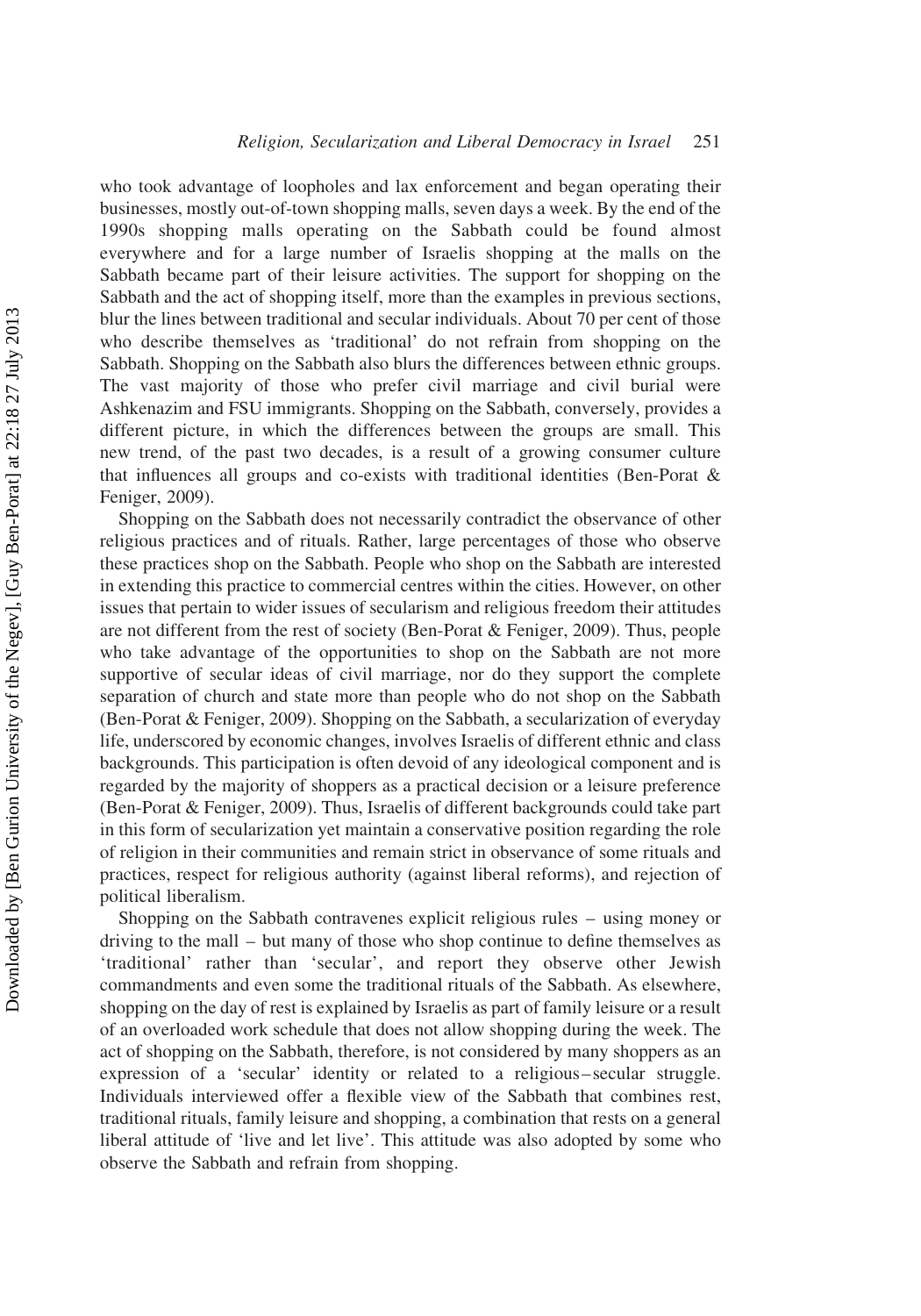Shopping on Sabbath involves a general support for the extension of commercial activities on the Sabbath but not to a wider secular agenda. Neither support for civil marriage, a central pillar of the Orthodox monopoly, nor a general support for the separation of church and state was found (Ben-Porat & Feniger, 2009). Similar tendencies were found when the relation between the secularism of everyday life and the liberal values of tolerance and equality was examined. The tolerance towards marginalized groups in Israeli society –homosexuals and especially the Arab minority – was not significantly higher among people who shop on the Sabbath.

#### Rituals: Old and New

The status quo agreements have provided religious Orthodoxy with a monopoly over significant aspects of private lives. Among western countries Israel is alone in not allowing civil marriage and where personal law is exclusively governed by religious law. Section 2 of the Rabbinical Courts Jurisdiction (Marriage and Divorce) Law, 1953 provides that: 'Marriages and divorces of Jews shall be performed in Israel in accordance with Jewish religious law'. The Rabbinical Courts Jurisdiction (Marriage and Divorce) Law stipulated that rabbinical courts will have sole jurisdiction to rule not only with respect to marriage but also divorce procedures. Jews, citizens of the State of Israel, are by the power of the law subject to the monopoly of the Chief Rabbinate and can marry in Israel only by religious marriage in the rabbinical courts. Equally important is that the dissolving of marriages is also subject to the religious law and the authority of the rabbinical court. The religious public in Israel perceives marriage according to Halakhah as an essential factor in maintaining the unity of the people and considers the Orthodox monopoly as imperative. As explained by one of the leaders of the religious Mizrahi movement when the status quo policy was formulated:

[Marriage is] A key condition for the unity of the people and its cohesion ... any breach of the laws pertaining to marital relations could smash the house of Israel into smithereens ... The introduction of civil marriage and the authorization of mixed marriage could lead to the destruction of the sanctity of the Israeli family, to physical intermixing and spiritual assimilation in Israel and the Diaspora, as well as erecting an iron curtain between one Jew and another as a result of a prohibition on marriage between different sections of the nation and the evolvement of a splintered people, separated from each other. (Quoted in Elam, 2000: 92)

Burials and funerals were another aspect of the status quo, conducted according to Orthodox rules. The state assumed responsibility over issues of building and maintaining cemeteries to ensure that they will not turn into health hazards, but their management was left to religious authorities. The Law of Religious Services (1971) granted religious councils, under the supervision of the Ministry for Religious Affairs, authority over the burial of Jews, including the funeral processions. Burial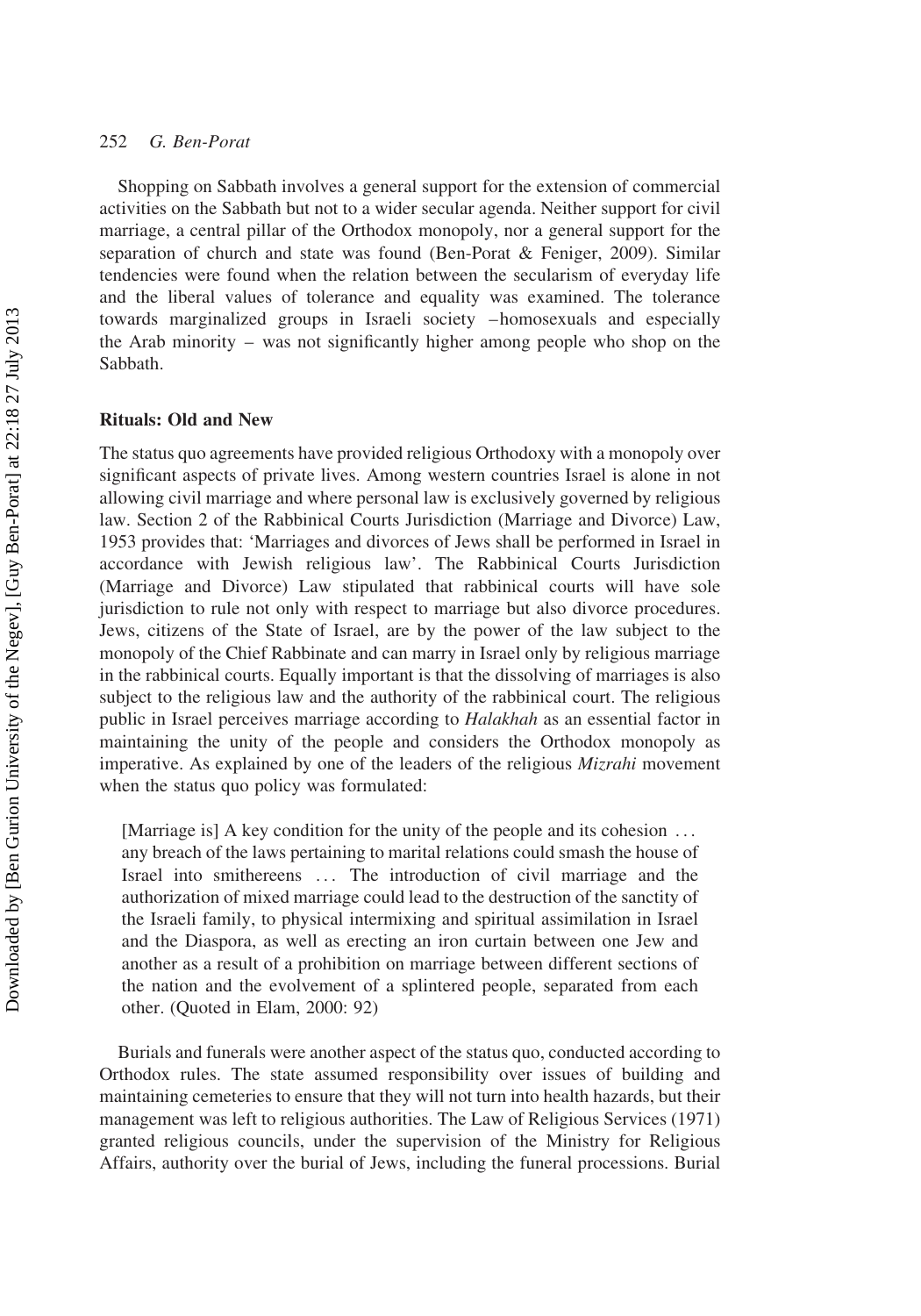of Jews in Israel is usually handled by religious orthodox burial companies known as Hevra Kadisha (HK; literally, holy society). The Jewish Orthodox ritual, the standard in Israel, requires that the burial should take place soon after death. There is no public display of the body, embalming is not allowed and cremation is strictly forbidden. In Israel, the body, except in military funerals, is not placed in a coffin but wrapped in shrouds, carried to the grave on a stretcher and placed inside the grave. Before the funeral the blouses or the shirts of the close family are torn and the funeral procession begins from the gate of the cemetery to the gravesite with the mourners following the stretcher with the body (the Hebrew word for funeral, Levayah, means accompanying). Prayers for the dead are said over the grave, including the Kadish written in Aramaic and traditionally read by the eldest son. After the prayers, the grave is filled by the mourners and the HK workers. A headstone will be placed over the grave after the funeral and family and friends commemorate the death annually by a visit to the gravesite and prayer recitation.

The Orthodox monopoly over marriage and burial was opposed by secular Jews who demanded to be allowed greater freedom of choice and held various political campaigns from early statehood. Marriage laws were criticized for restricting marriage between Jews and non-Jews and also between Jews (for example, between a man whose surname was Cohen, supposedly indicating a history of a biblical temple priest, and a divorced woman), for the Orthodox ceremony where the woman's role is largely passive, and for the difficulties with the divorce process (especially for agunot, 'chained' women bound to their marriage with no way out).

Liberal Jews could not accept the *Halakhic* perception of rights and duties defining the woman's status as a 'man's wife'. Others, from their own experience or in principle, objected to the refusal of the courts to adopt 'liberal' reasons for divorce (Lifshitz, 2005: 57–62). Orthodox funeral services were criticized, first, for the poor services they provided but, second, also for their rigid policies. The HK refused to allow engraving of Gregorian calendar dates on gravestones, forbade the use of a coffin and, in some cases, prevented women from speaking at the ceremony.

Agitation for civil marriage and burial was pursued until the 1980s by a relatively small number of Israelis, typically Ashkenazi, who were educated and who most likely described themselves as secular. These struggles, for reasons described above, failed to lead to significant political changes. Modest changes were however achieved through the Supreme Court with rulings that forced the HK to relax some of its policies and recognized marriages of Israelis conducted abroad. The latter allowed Israelis who could not be married by the rabbinate, or refused to do so, to travel abroad to marry and register their marriage upon return. Three changes that began in the 1990s have further undermined the status quo. First, there was the presence of Russian immigrants entitled to citizenship based on Jewish ancestry but not recognized as Jews by the Orthodox institutions and therefore denied marriage or burial. Second, a growing number of Israelis desired to wrest control over rituals away from the rabbinate and design them according to their lifestyle or belief systems. And, third, a neo-liberal economy afforded new opportunities for entrepreneurs providing secular services.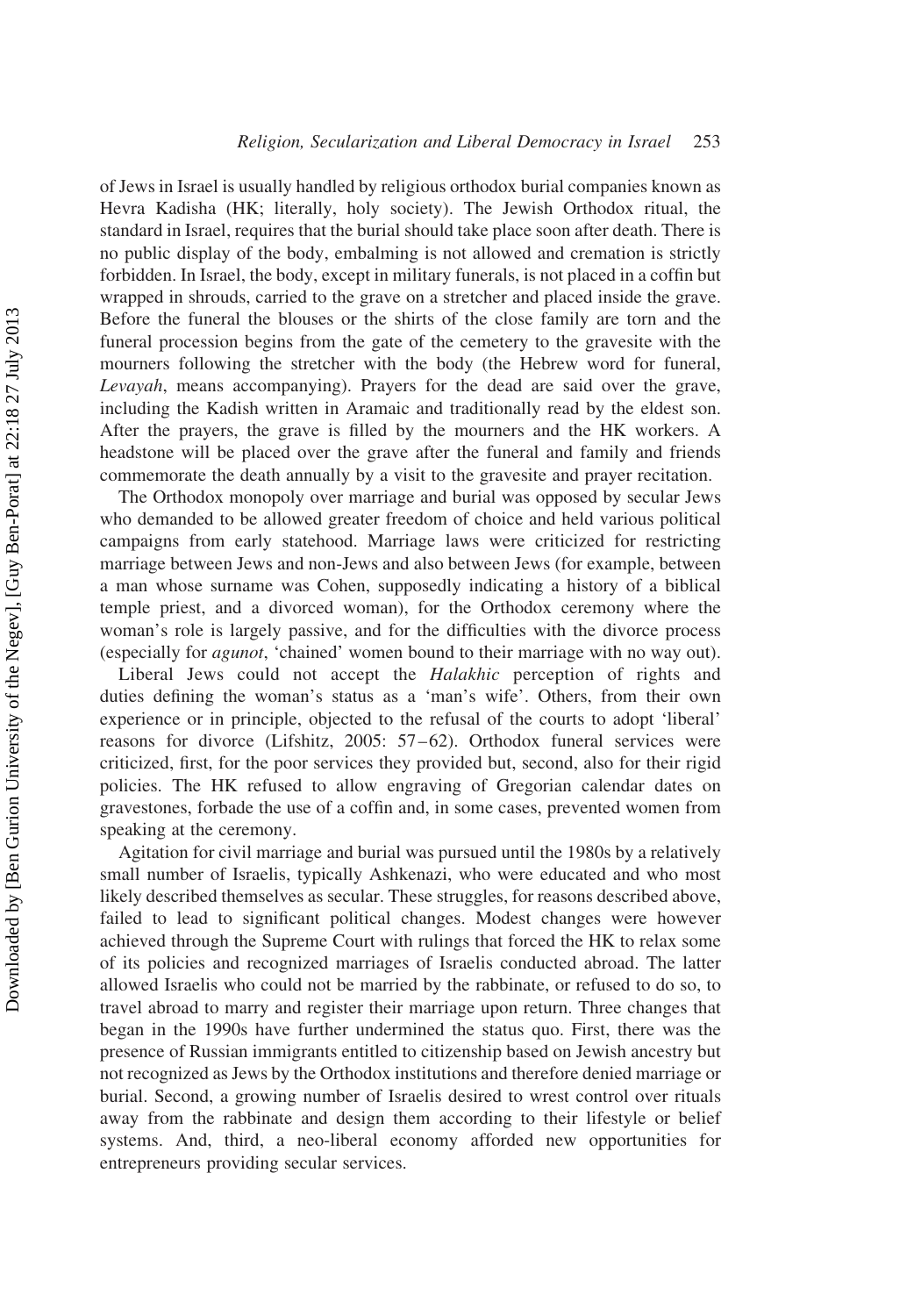New forms of marriage and burial emerged, provided by ideologically secular entrepreneurs, non-Orthodox Jewish movements and business entrepreneurs. A growing number of Israelis have either travelled abroad to marry or cohabited without marriage. Freed from the rabbinate, many of them chose alternative marriage ceremonies conducted by different entrepreneurs. A few civil cemeteries were created by the state, largely under the pressure from Russian immigrants and following incidents when immigrants not recognized as Jews were refused burial. Alongside the state civil cemeteries, private cemeteries began to offer services and enabled Israelis to be buried in coffins and take charge of the funeral ritual. In spite of these changes the Orthodox monopoly remained formally intact as secular Israelis chose to avoid direct political confrontation and opted for private choices and loopholes that enabled them. Consequently, Israelis who chose secular services had to pay for them, unlike the Orthodox ones funded by the state, and remained under Orthodox jurisdiction in cases of divorce, for example. This can be explained, first, by the fact that for many Israelis Jewish rituals continue to play an important role and religious institutions remain an authority and, second, the difference between ethnic groups in regard to the importance of religious rituals.

Israel is considered the most traditionally family-oriented society among the postindustrial societies, a reality that is reflected in its high marriage rate, low divorce rate and high fertility levels, as well as the small number of children born to unmarried parents (Fogel-Bijaoui, 2005). As elsewhere, conservative attitudes toward family life and questions of marriage are strongly influenced by religiosity reflected in opposition towards abortion, gay marriage and having children out of wedlock, which are not uncommon in contemporary Israel. The support for civil marriage in Israel has grown in recent years: over 60 per cent of Israel's Jewish population support civil marriage and 25 per cent oppose it. Support is strongest among people who describe themselves as 'secular', and, in addition, many who describe themselves as 'traditional' also support it (Ben-Porat, 2013). The campaigns for civil marriage have used the plight of Russian immigrants as a platform for increasing support for civil marriage. The military service performed by the immigrants was used to stress the contributions and rights supposedly associated with them, as one of the soldiers explained:

It is absolutely absurd that citizens like myself, who have chosen to serve in the army for many years, in professions, which contribute to society, are forced to travel abroad to exercise their elementary right, which every democratic state is bound to grant its citizens, namely, the right to a life of matrimony. (Ha'aretz, 24 April 2006)

However, in spite of widespread support for civil marriage, a majority of Jewish Israelis still prefer the Orthodox ceremony and would choose to marry in the rabbinate (68 per cent either think they would not or are sure they would not marry in a civil ceremony). Even among those who describe themselves as secular, only slightly more than 50 per cent would choose civil marriage, or would have chosen it if it had been available when they married  $(Ha'aretz, 24$  April 2006). This might be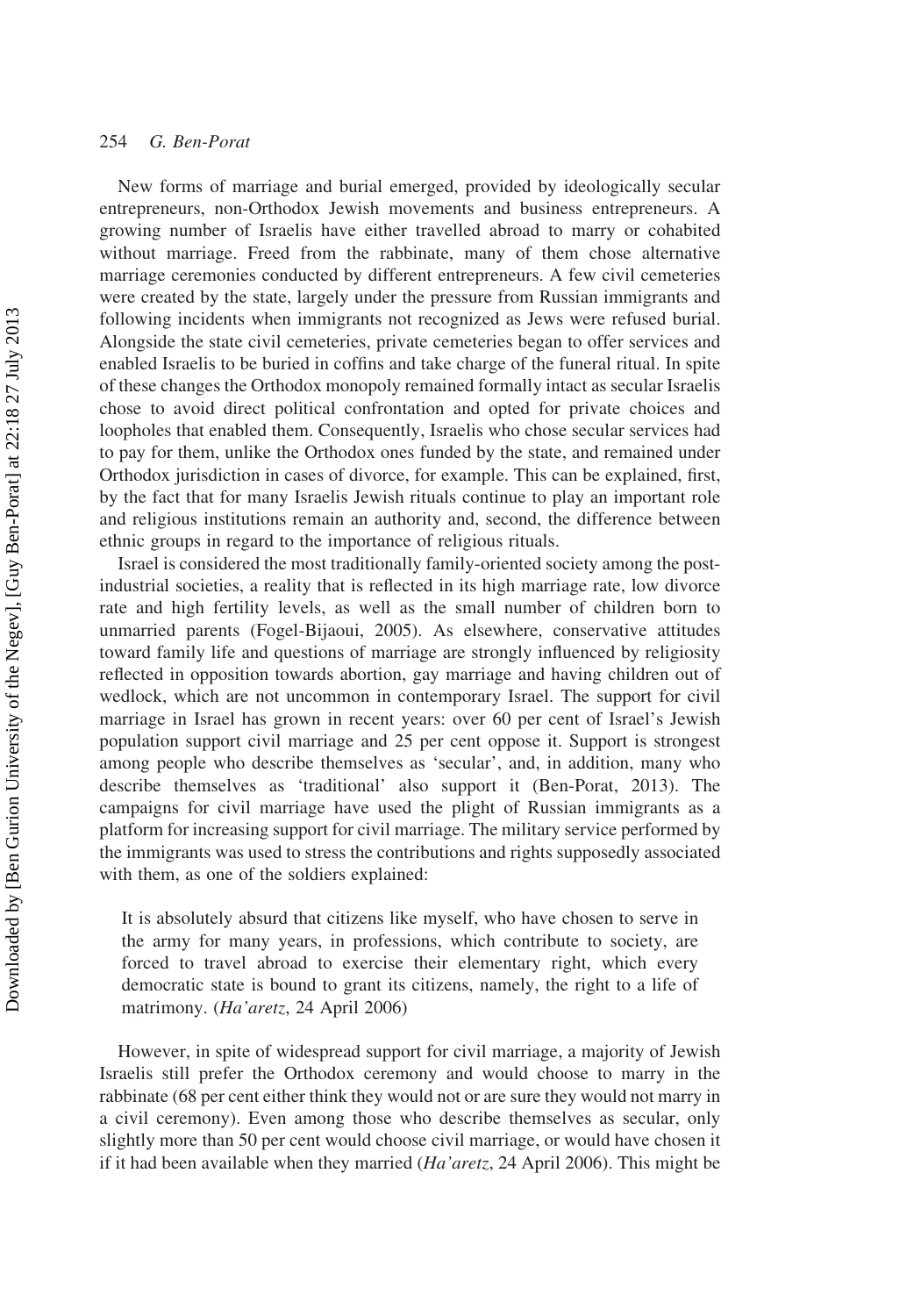either a result of being unfamiliar with non-Orthodox services, concerns about the consequences of not marrying in an Orthodox ceremony, or a belief that tradition must be maintained and that the Orthodox ceremony is an expression of tradition. Support for civil marriage was, to a large extent, an expression of empathy with the difficulties of FSU immigrants. Similar tolerance was expressed for having children outside marriage. Gay marriage, conversely, received relatively limited support even among seculars, who remain committed to the traditional family unit.

The support for civil burial demonstrates a similar pattern. A survey conducted in 1995 found that 34 per cent of secular and traditional Israeli Jews were in favour of allowing non-Orthodox funerals (Ha'aretz, 13 April 1995). A survey in 2010 confirms the findings – a small majority supports allowing civil burial (Ben-Porat, 2013). Secular Israelis' personal demands to allow them to make changes in the funeral and burial services were rejected, raising more complaints on the rigidity of the service providers and their unwillingness to acknowledge personal needs. Demands of secular Israelis to improve and personalize the funeral service was framed in terms of 'secular' funerals and burials but, in many other cases, the preferred term was 'civil', referring to a service not controlled by the Orthodox establishment, allowing a choice between different options for the funeral and the burial. The fact that Russian immigrants not recognized as Jews could not be buried in the state-owned Jewish cemeteries has increased demands and criticism of the Orthodox monopoly, especially when soldiers who died in action were refused burial.

The FSU immigration, as in the case of marriage, has turned burial into a critical problem that, unlike marriage, could not be delayed or solved outside the country. In the 1990s semi-private cemeteries and new state-owned civil cemeteries began to operate, offering alternative funeral services. However, as in the case of marriage, the majority of Jewish Israelis preferred Orthodox marriage. The conservative approach can be explained by the attitude of many non-religious and secular Israelis, many of whom think that the traditional aspect of the funeral and its common ritual must be preserved, even at the expense of individual desires. Aesthetics of private cemeteries, burial in a coffin and the flexibility to design the service were the main attractions of the civil-secular cemeteries. The funerals are not necessarily 'secular', as some prefer to combine Orthodox services or include religious rituals. Interestingly, in private cemeteries, catering to the wish of costumers, separation of Jews from non-Jews was maintained, indicating the boundaries of Israeli secularism. In burial, as in marriage, non-religious Israelis demand freedom from religious Orthodoxy but more often than not remain committed to their Jewish identity and its boundaries (Ben-Porat, 2013).

#### Conclusion

The economic and demographic changes discussed above promoted a process of secularization that included the introduction of secular rituals and commercial activity on the Sabbath that defied the Orthodox monopoly and challenged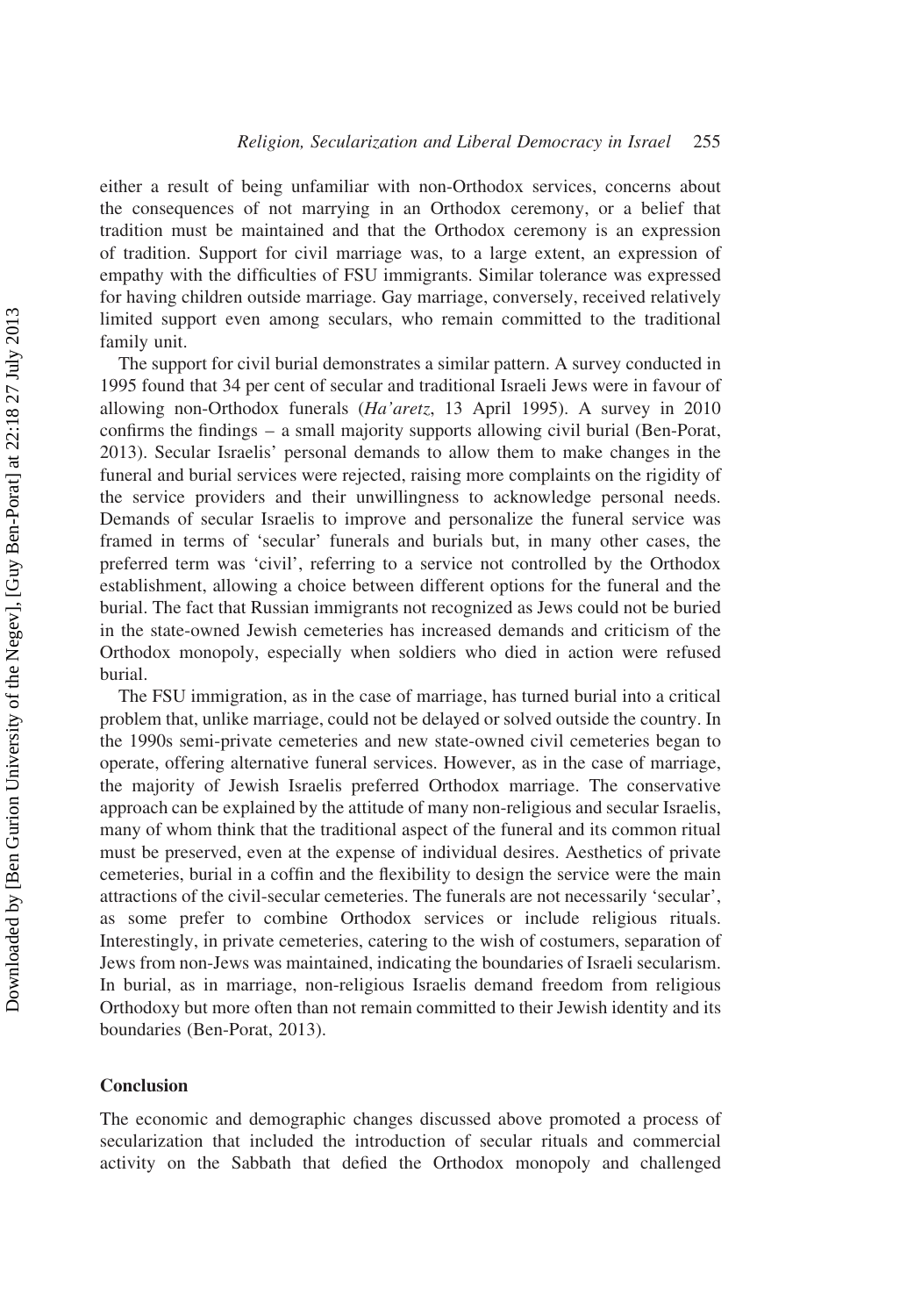religious authority. This secularization, however, has hardly changed the illiberal character of Israeli democracy and the stratified citizenship structure that excludes and marginalizes groups according to ethnicity or gender. Thus, liberal attitudes measured by support for equality for Arab citizens, women or homosexuals were not necessarily related to secular choices, practices or identities (Ben-Porat, 2013). The decision to shop on the Sabbath taken by many Israelis defies religious rules and authority but is often devoid of any political or ideological commitment. Consequently, people who shop on the Sabbath often have not identified themselves as 'secular' and are no more liberal than those who do not (Ben-Porat & Feniger, 2009). Alternative rituals were related to a 'secular' or 'non-religious' identity, but not necessarily to liberalism. Among FSU immigrants these identities and choices have often co-existed with non-liberal attitudes and even among secular Israelis liberalism was limited. Moreover, the secularization described here has largely evolved from alternatives that circumvented rather than directly challenged religious authority. The potential commitment for a comprehensive liberal struggle, even among those who identify with liberal values, is questionable.

The Israeli case described above suggests that secularization in its current form is limited by the significant role religion holds as a gate-keeper for national and state boundaries and, consequently, the ambivalence of secularism. In addition, while religious authority is declining, secularization unfolds in different paths determined by ethnicity and different perceptions of religious rituals and their significance. While alternative rituals have become available, the majority of Israelis remain committed to traditional rituals, affirming, intentionally or not, the Orthodox monopoly. These choices, also by Israelis who do not identify themselves as religious, suggest the symbolic role of religious rituals for the Jewish state. Finally, the limits of this secularization are significant in regard to liberal values. Individual choices and commercially driven activities undermine (some) religious authority but are unlikely to commit to wider struggles for equality and freedom.

#### References

- Ammerman, N. (2007) Introduction, in: N. Ammerman (Ed.) Everyday Religion; Observing Modern Religious Lives (Oxford: Oxford University Press).
- Ben-Porat, G. (2000) In a state of holiness; rethinking Israeli secularism, Alternatives, 25(2), pp. 223–246.
- Ben-Porat, G. (2013) Between State and Synagogue; The Secularization of Contemporary Israel (Cambridge: Cambridge University Press).
- Ben-Porat, G. & Feniger, Y. (2009) Live and Let buy, consumerism, secularization and liberalism, Comparative Politics, 41(3), pp. 293–313.
- Bruce, S. (2003) God is Dead: Secularization in the West (Oxford: Blackwell).
- Casanova, J. (1994) Public Religions in the Modern World (Chicago: University of Chicago Press).
- Chaves, M. (1994) Secularization as declining religious authority, Social Forces, 72(3), pp. 749–774.
- Connolly, W. E. (1999) Why I Am Not a Secularist (Minnesota: Minnesota University).
- Cristi, M. & Dawson, L. L. (2007) Civil religion in America and in global context, in: J. A. Beckford & N. J. Demerath III (Eds) The Sage Handbook of the Sociology of Religion (Los Angeles: Sage), pp. 267–292.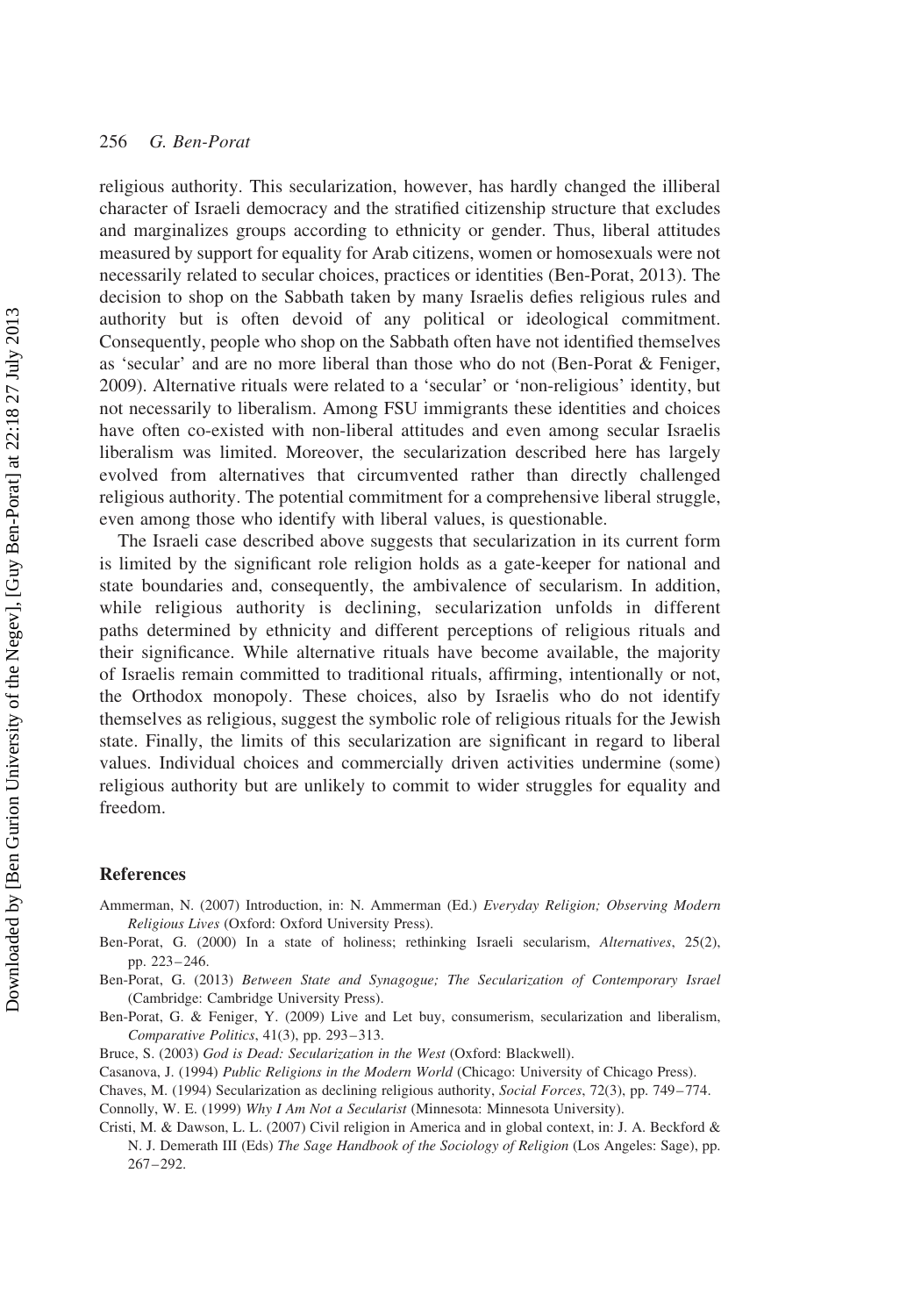Davie, G. (2007) Vicarious Religion: A methodological challenge, in: N. Amerman (Ed.) Everyday Religion: Observing Modern Religious Lives (Oxford: Oxford University Press).

Demerath, N. J. (2000) The varieties of sacred experience: finding the sacred in the secular glove, Journal for the Scientific Study of Religion, 39(1), pp. 1–11.

Don-Yehia, E. & Liebman, C. (1984) Civil Religion in Israel: Traditional Judaism and Political Culture in the Jewish State (Berkeley: University of California Press).

Elam, Y. (2000) Judaism as a Status Quo (Tel-Aviv: Am Over) [Hebrew].

Fogiel-Bijaoui, S. (2005) Families in Israel: post modernity, feminism and the state, in: J. L. Roopnarine & U. P. Gielen (Eds) Families in Global Perspective (Boston: Allyn & Bacon), pp. 184–204.

Fox, J. (2008) A World Survey of Religion and the State (Cambridge: Cambridge University Press).

Gans, H. J. (1994) Symbolic ethnicity and symbolic religiosity: towards a comparison of ethnic and religious generation, Ethnic and Racial Studies, 17(4), pp. 577–592.

Gorski, P. S. & Altmordu, A. (2008) After secularization, Annual Review of Sociology, 34, pp. 55–85.

Greely, A. (1976) Ethnicity, denomination and inequality, in: Sage Papers in the Social Science, Vol. 4 (Los Angeles: Sage).

Hammond, P. (1988) Religion and the persistence of identity, Journal for the Scientific Study of Religion,  $27(1)$ , pp.  $1-11$ .

Inglehart, R. & Baker, W. E. (2000) Modernization, cultural change and the persistence of traditional values, American Sociological Review, 65, pp. 19–51.

Kimmerling, B. (1999) Between hegemony and dormant KulturKampf in Israel, in: D. Urian and E. Karsh (Eds.) In Search of Identity: Jewish Aspects in Israeli Culture (London: Frank Cass).

Kimmerling, B. (2004) Immigrants, Settlers, Natives: The Israeli State and Society Between Cultural Pluralism and Cultural Wars (Tel-Aviv: Am Oved) [Hebrew].

Lechner, F. J. (1991) The case against secularization: a rebuttal, *Social Forces*, 69, pp. 1103–1119.

Levi, S. (2004) The private and public sabbath in Israel, in: J. Blidstein (Ed.) Sabbath: Idea, History and Reality (Beersheba: Ben-Gurion University Press) [Hebrew].

Liebman, C. & Yadgar, Y. (2009) Secular-Jewish identity and the condition of secular Judaism in Israel, in: Z. Gitelman (Ed.) Religion or Ethnicity? Jewish Identities in Evolution (New Brunswick, NJ: Rutgers University Press).

Lifshitz, S. (2005) Cohabitation Law in Israel from the Perspective of a Civil Law Theory of the Family (Haifa: Haifa University Press) [Hebrew].

Mitchell, C. (2006) The religious content of ethnic identities, Sociology, 40(6), pp. 1135–1152.

Mizrahi, S. & Meydani, A. (2003) Political participation via the judicial system: exit, voice and quasi-exit in Israeli society, Israel Studies, 8, pp. 118-138.

Moyser, G. (1991) Politics and religion in the modern world: an overview, in: G. Moyser (Ed.) Politics and Religion in the Modern World (London: Routledge), pp. 1–27.

Poggi, G. (1990) The State: Its Nature, Development and Prospects (Stanford, CA: Stanford University Press).

Ram, U. (2008) Why Secularism Fails? Secular Nationalism and Religious Revivalism in Israel, International Journal of Politics, Culture and Society, 2, pp. 57–73.

Raz-Krakotzkin, A. (2000) Rabin's legacy: on secularism, nationalism and orientalism, in: L. Grinberg (Ed.) Contested Memory: Myth, Nationalism and Democracy (Beersheba: Humphrey Institutue, Ben-Gurion University).

Safran, W. (2003) Introduction, in: W. Safran (Ed.) The Secular and the Sacred, Nation, Religion and Politics (London: Frank Cass).

Sagiv-Shifter, T. & Shamir, M. (2002) Israel as a laboratory for the study of political tolerance, Tel-Aviv: Cohen Institute for Public Opinion Research.

Sartori, G. (1995) How far can free government travel? Journal of Democracy, 6(3), pp. 101-111.

Sandberg, N. C. (1974) Ethnic Identity and Assimilation: The Polish-American Community (New York: Praeger Publishers).

Shaki, H. A. (1995) The legal status of the Sabbath in Israel, Moznei Mishpat D, pp. 147–217 [Hebrew]. Shapira, A. (1992) Land and Power (New York: Oxford University Press).

Sharot, S., Ayalon, H. & Ben-Rafael, E. (1986) Secularization and the diminishing decline of religion, Review of Religious Research, 27, pp. 193–207.